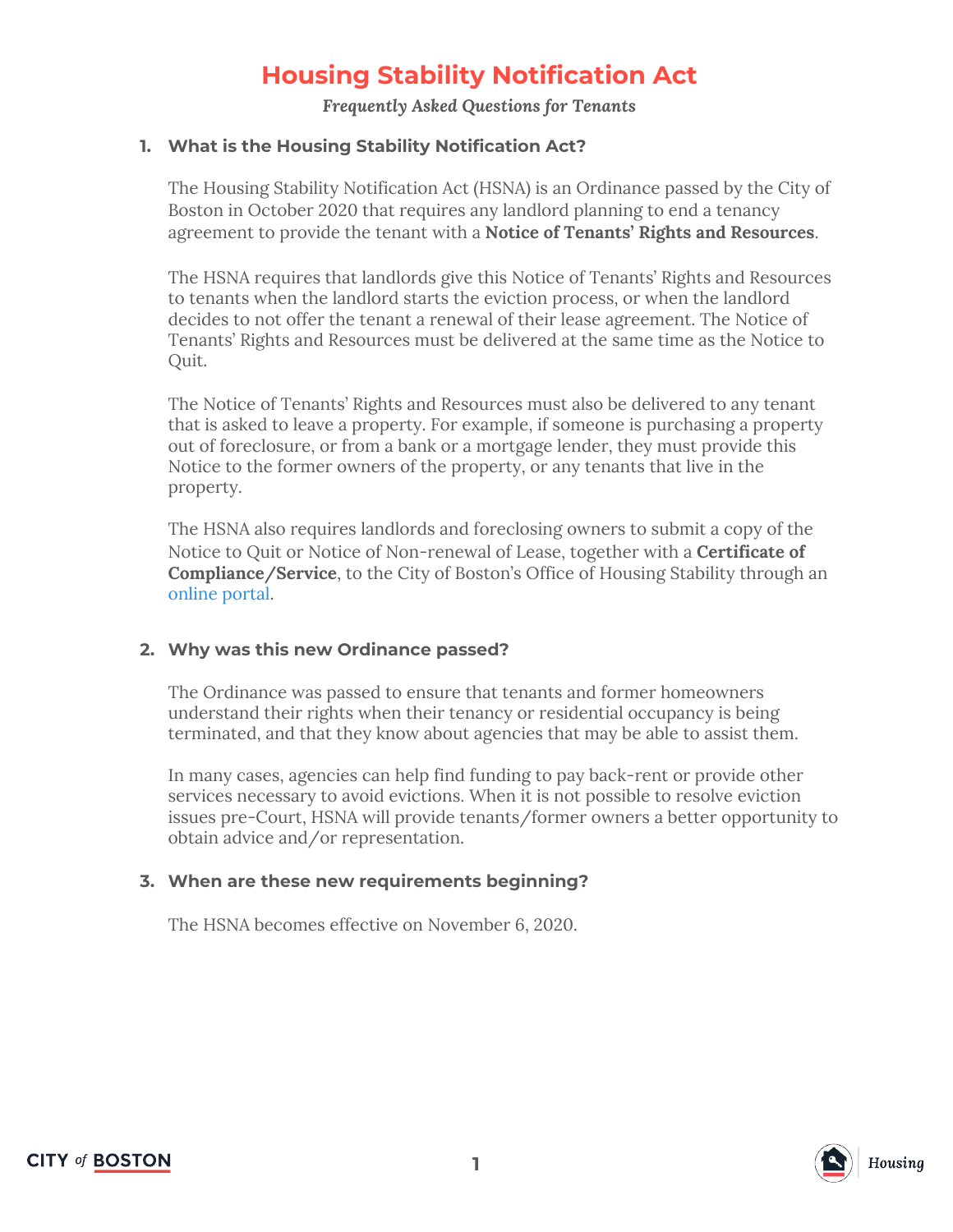# **Housing Stability Notification Act**

*Frequently Asked Questions for Tenants*

### **4. What does this mean for me as a tenant?**

In the event that your landlord serves you with a Notice to Quit or Notice of Lease Non-renewal or expiration, you should also receive the Notice **of Tenants' Rights and Resources** at the same time.

The Notice of Tenants' Rights and Resources will explain your rights in an eviction and provide information about agencies that may be able to assist you during the eviction process and/or assist you with searching for new housing. Feel free to reach out to the **Office of Housing Stability** at **617-635-4200** or **housingstability@boston.gov** with any questions or concerns.

Your landlord is required to provide a copy of the Notice to Quit and Notice of Nonrenewal to the Office of Housing Stability. The City of Boston will not share your personal information and it is not subject to public records requests.

### **5. Who has to comply with this Ordinance?**

The Ordinance applies to all landlords/foreclosing owners intending to end a tenancy or post-foreclosure occupancy of a unit in the City of Boston.

The only exempt properties are residences:

- 1. in any hospital, skilled nursing facility or health facility; and
- 2. in a non-profit facility whose primary purpose is providing short-term treatment, assistance or therapy for alcohol, drug, or other substance abuse.

### **6. Can this requirement ever be waived?**

No. The requirements of this Ordinance may not be waived, and any term of any lease, contract, or other agreement that purports to waive or limit a tenant's or former homeowner's substantive or procedural rights under this Ordinance are contrary to public policy, unenforceable, and void.

## **7. What do I need to do as a tenant if I do not receive the Notice of Tenants' Rights and Resources when I am served with a notice to quit or notice of lease non-renewal?**

Violations of the HSNA are investigated by the Office of Fair Housing and Equity (FHE) and enforced by the Inspectional Services Department (ISD). ISD will issue a ticket to your landlord if the required information is not provided to you and you properly report the violation.

In order for ISD to issue a ticket, you will need to do the following: